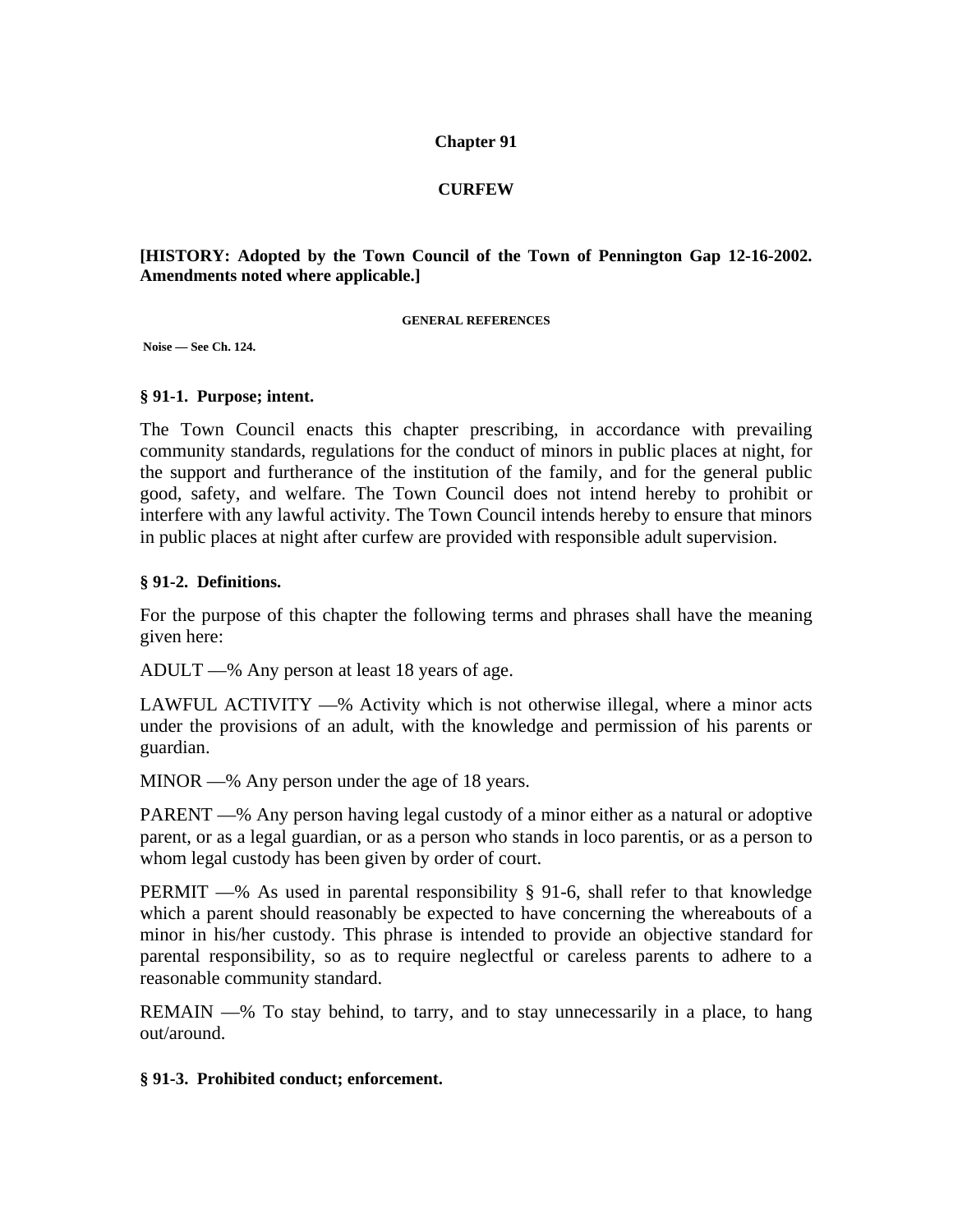- A. Prohibited conduct.
	- (1) It shall be unlawful for any minor under the age of 18 years to be present on any street, road, alley, avenue, park or other public place in the Town, or in any vehicle operating or parked thereon, between the hours of 12:00 midnight and 5:00 a.m. Sunday through Saturday, seven days per week, unless accompanied by the parent or guardian having the care, custody, or control of such minor.
	- (2) It shall be unlawful for any minor under the age of 16 years to be present on any street, road, alley, avenue, park or other public place in the Town, or in any vehicle operating or parked thereon, between the hours of 10:00 p.m. and 5:00 a.m. Sunday through Saturday, seven days per week, unless accompanied by the parent or guardian having the care, custody, or control of such minor.
	- (3) It shall be unlawful for any parent, guardian or other adult person having the care, custody or control of any minor under the age of 18 to permit, allow or encourage such minor to be present on any street, road, alley, avenue, park, or other public place between the hours of 12:00 midnight to 5:00 a.m. Sunday through Saturday, seven days per week, in violation of the provisions of Subsection A of this section.
- B. Whenever any police or other officer charged with the duty of enforcing the laws of the state or ordinances of the Town shall discover or has his attention called to the fact that any minor under 18 years of age is present on any street, road, alley, avenue, park or other public place in the Town, or in any vehicle operating or parked thereon, between the hours of 12:00 midnight to 5:00 a.m. Sunday through Saturday, seven days per week, or any minor under 16 years of age is present on any street, road, alley, avenue, park or other public place in the Town, or in any vehicle operating or parked thereon, between the hours of 10:00 p.m. to 5:00 a.m. Sunday through Saturday, seven days per week, such officer shall make an immediate investigation for the purpose of ascertaining whether or not the presence of such minor is in violation of this chapter. If it is determined that the juvenile is in violation of this provision, then the officer may charge the minor with a violation of the chapter and release the minor on a summons, or the officer may cause the minor to be taken to his home or place of residence, or be released to his parents, guardian or other adult person having the care, custody, or control of such minor. If the officer deems that it will be for the best interest of the minor, the minor may be taken to the intake division of the Juvenile and Domestic Relations District Court and thereafter be released or detained as provided in Article 4, Chapter 11, Title 16.1 (§ 16.1-226 et seq.) of the Code of Virginia.

# **§ 91-4. Exceptions.**

In the following cases, a minor in or upon a public place under the circumstances prohibited by § 91-3A shall not be in violation of this chapter:

A. In the cases of reasonable necessity, investigation shall be made prior to any legal action by consulting the parents/guardians as soon as practicable.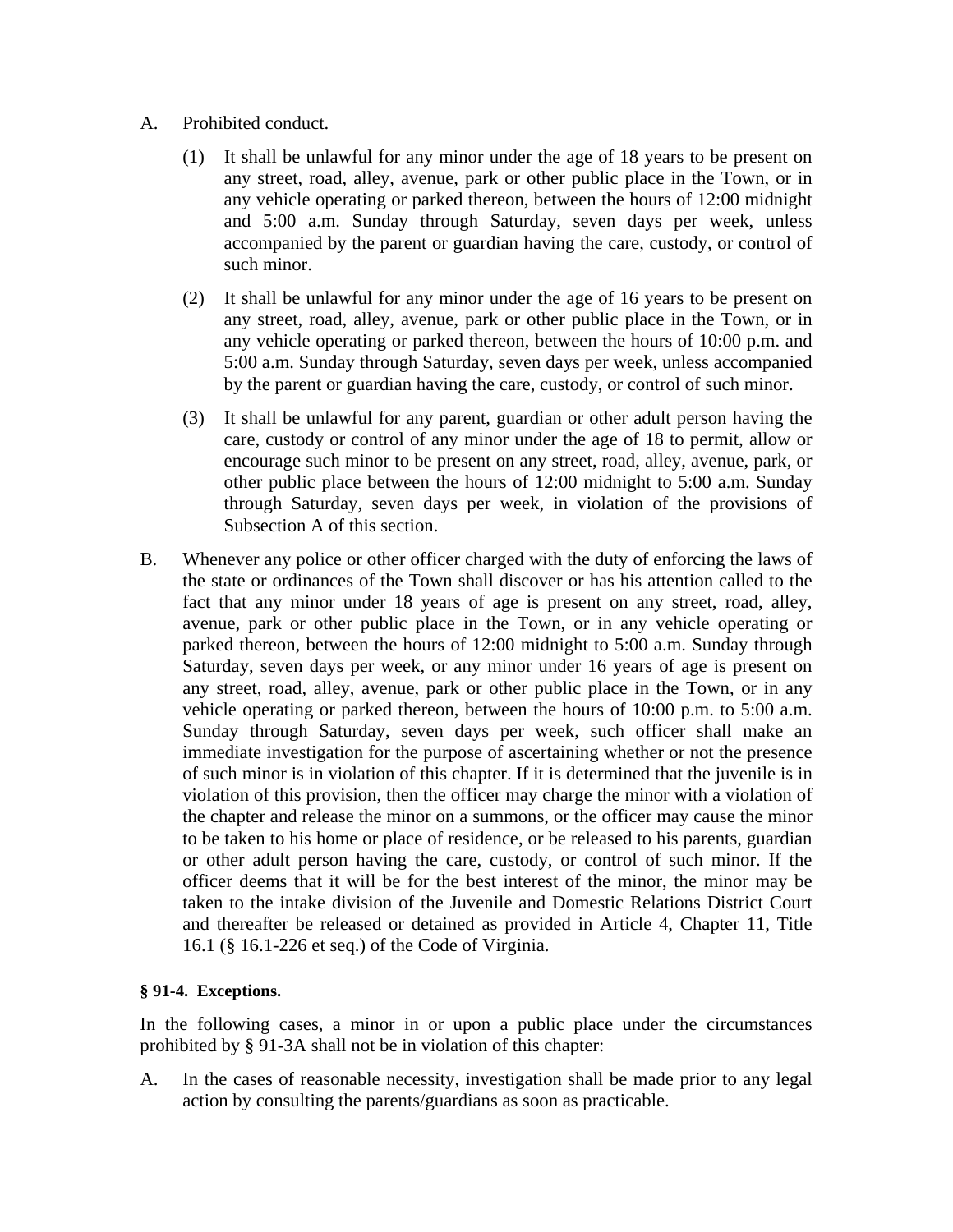- B. When the minor is engaging in the duties of bona fide employment or while traveling directly, without undue delay or detour, from home to the place of employment or from place of employment to the home.
- C. Attendance at religious services, school-sanctioned activities, or participation in any assembly or expressive activity protected by the First Amendment of the United States Constitution.
- D. Inter-/Intrastate travel in motor vehicles. This is intended, from excess caution, to exempt from regulation bona fide interstate travel through, beginning or ending in the Town of Pennington Gap.

# **§ 91-5. First violations by minors.**

Any minor detained for a first violation of this chapter shall be processed as follows:

- A. Where the minor is cooperative and provides a home address within the Town, the officer may transport the minor to his/her home and release said minor to a responsible adult. A verbal warning shall be given to the parent along with a copy of the Juvenile Curfew Ordinance.
- B. An explanation of the reason for the detention shall be given to the parent. The officer will make an incident report containing a brief description of the circumstances, which shall be kept on file in the Records Division by the Pennington Gap Police Department.

# **§ 91-6. Parental responsibility.**

It shall be unlawful for any parent to permit a minor to act in violation of the provisions of this chapter. It shall not be a defense that a parent was completely indifferent to the activities or conduct or whereabouts of such minor. Upon the initial detention of any minor, notice of such violations, along with a copy of the Juvenile Curfew Ordinance, shall be given to the parents, whether in person or by certified mail. Upon a second or subsequent detention of any minor, the parent or parents shall be charged with a violation of this chapter, and subject to such conditions and limitations as the court may order with respect to such child and parents. Where the court finds, after a hearing, that a parent has willfully contributed to, encouraged, or caused a violation of this chapter, that parent or parents shall be guilty of a Class 1 misdemeanor.

# **§ 91-7. Violations and penalties.**

- A. Any person violating any provision of § 91-3A(3) of this chapter shall be guilty of a Class 1 misdemeanor.
- B. Any minor violating any provision of § 91-3A(1) or (2) of this chapter shall be guilty of:
	- (1) First offense: Class 4 misdemeanor.
	- (2) Second offense: Class 3 misdemeanor.